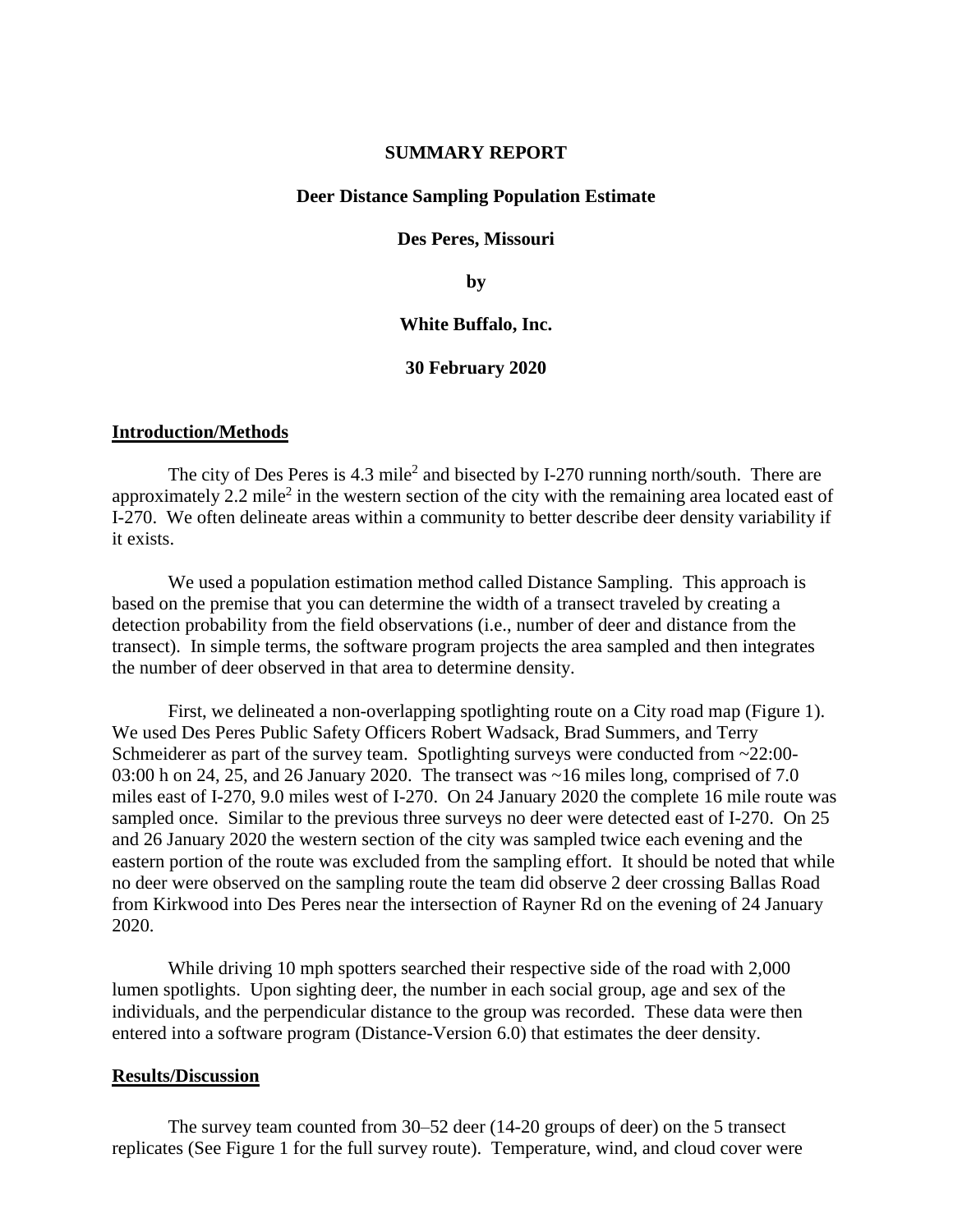similar on all three sampling nights and led to excellent survey continuity. Deer were observed from 2 (on the road) to 141 yards from the road, with most observations occurring at less than 75 yards.

The mean sighting distance was 41yards, 19% less than the 2019 mean of 50.6 yards, but similar to the 2017 mean of 40.8 yards. The average cluster size of 2.4 is below the average of the 2019 survey but comparable to the 2.45 average of the 2017 survey. Numerous observations were made when deer crossed the road in front of the survey vehicle. The complete observations sheets are attached as Appendix A.

Deer were only observed on ~9.0 miles of the 16.0 mile transect. The segment of the transect with deer observations occurred west of I-270 (Figure 2). In an effort to provide a more accurate estimate, we sampled the area west of 1-270 twice on two survey nights instead of allocating effort to the area east of I-270 where no deer were observed on the initial sampling night and previous years surveys. West of I-270 deer appeared to be evenly distributed with numerous observations occurring on Center/Fair Royal Drive, 4 Winds Farm, Shari Drive and the Goodson Road area. To better depict deer distribution the observations from the 24 January 2020 survey were plotted on an aerial image (Figure 3).

The estimated density for the west portion of the municipality (where deer were observed;  $\sim$ 2.2 mile<sup>2</sup>) is 62.4 deer/mile<sup>2</sup> (95% confidence interval: 43.4 – 89.6 deer/mile<sup>2</sup>). Therefore, we estimate that there were ~137 deer (62.4 deer/mile<sup>2</sup> X 2.2 mile<sup>2</sup> = 137.28 deer) inhabiting this area with a range of 96-197 at the 95% confidence interval. The deer density estimate is ~21.6% higher than the 2019 estimate and 59% higher than the initial deer population estimate in 2016 (39.9 deer/mile<sup>2</sup>). All four years of deer population estimates are depicted in Figure 4. Please be advised that the estimate for 2020 is pre-fawning with an expected increase in May and June.

No deer were observed east of I-270 even though it comprised nearly 44% of the transect route (7.0 miles of transect) and  $\sim$ 49% of the land area ( $\sim$ 2 mile<sup>2</sup>). Based on these observations the deer densities east of I-270 can be assumed to be  $\langle 10 \text{ deer/mi}^2 \rangle$ . Residents in this area may experience some conflicts with deer, but the area would typically be considered to have low deer densities.

The demographics of the population were  $\sim$ 33% yearling and adult females,  $\sim$ 49% fawns, ~11% yearling and adult males, and 6% undetermined based on observations during the survey. The data indicates a recruitment rate of  $\sim$ 1.5 fawns per adult doe, significantly greater than the 0.8 fawns per doe observed in 2017 and comparable with the 2019 observations of 1.4 fawns per doe.

Continued development along Des Peres Road will likely displace the deer inhabiting this area to other portions of the city. Residence surrounding this area would be expected to see a significant increase in the number of deer conflicts as displaced deer seek refuge in the surrounding habitat that remains. Field observations during the Distance Sampling route seem to support this. Numerous deer were observed on Beaver Dam Road, Goodson Rd area, Holleyhead Drive, and 4 Winds Farm, areas that would be considered to have limited traditional deer habitat. The number of deer observed in the Centeroyal/Fairoyal area has increased dramatically from the 2016 survey.

Integration of deer into more developed parts of the municipality is a direct result of traditional deer habitat loss and increasing deer densities. Deer utilize the forage that is available (i.e., landscape plantings) when traditional browse is not available, and seek cover in sparser,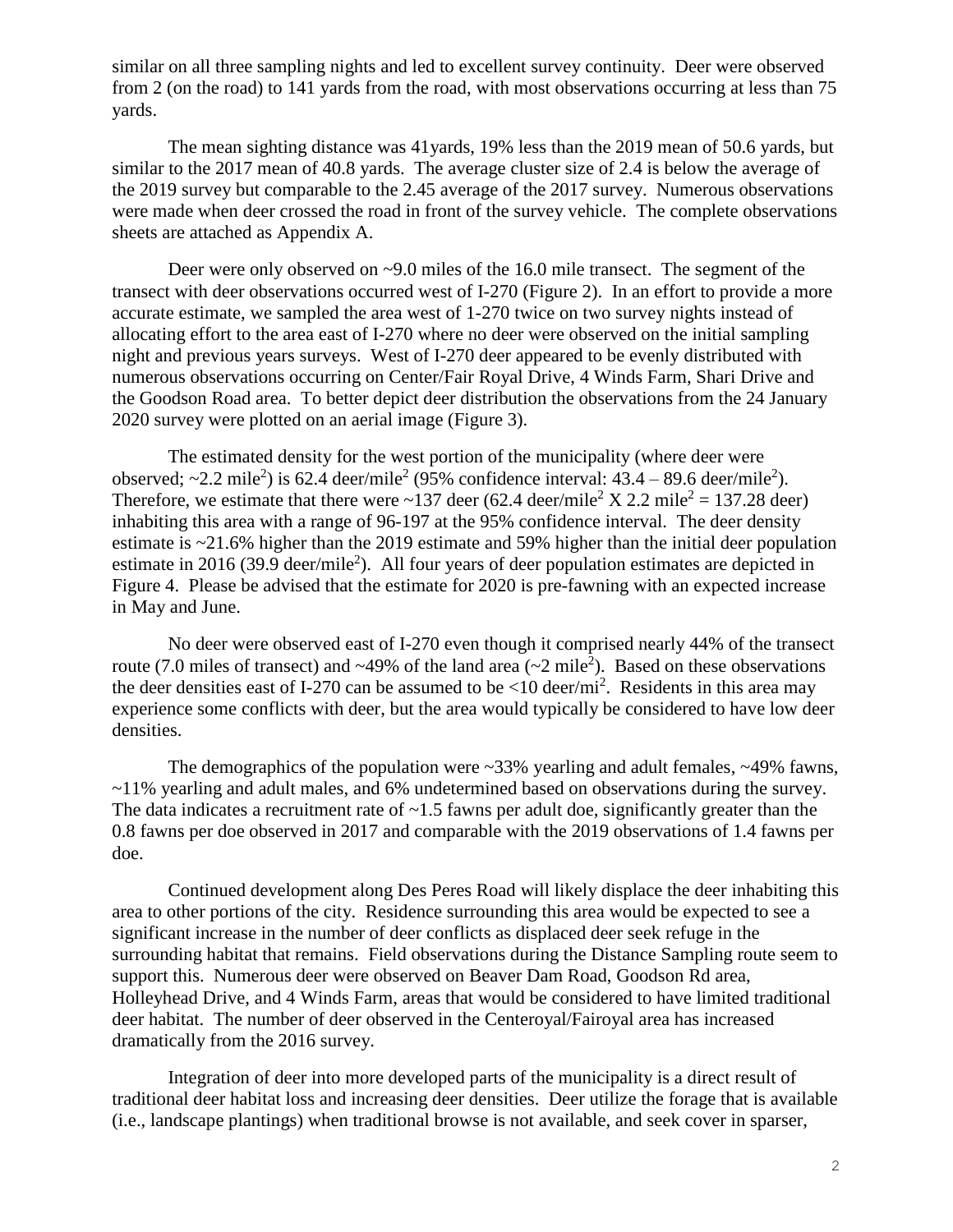less desirable, wooded corridors as densities increase. Conflicts between humans and deer increase as they embed themselves into these more highly developed areas.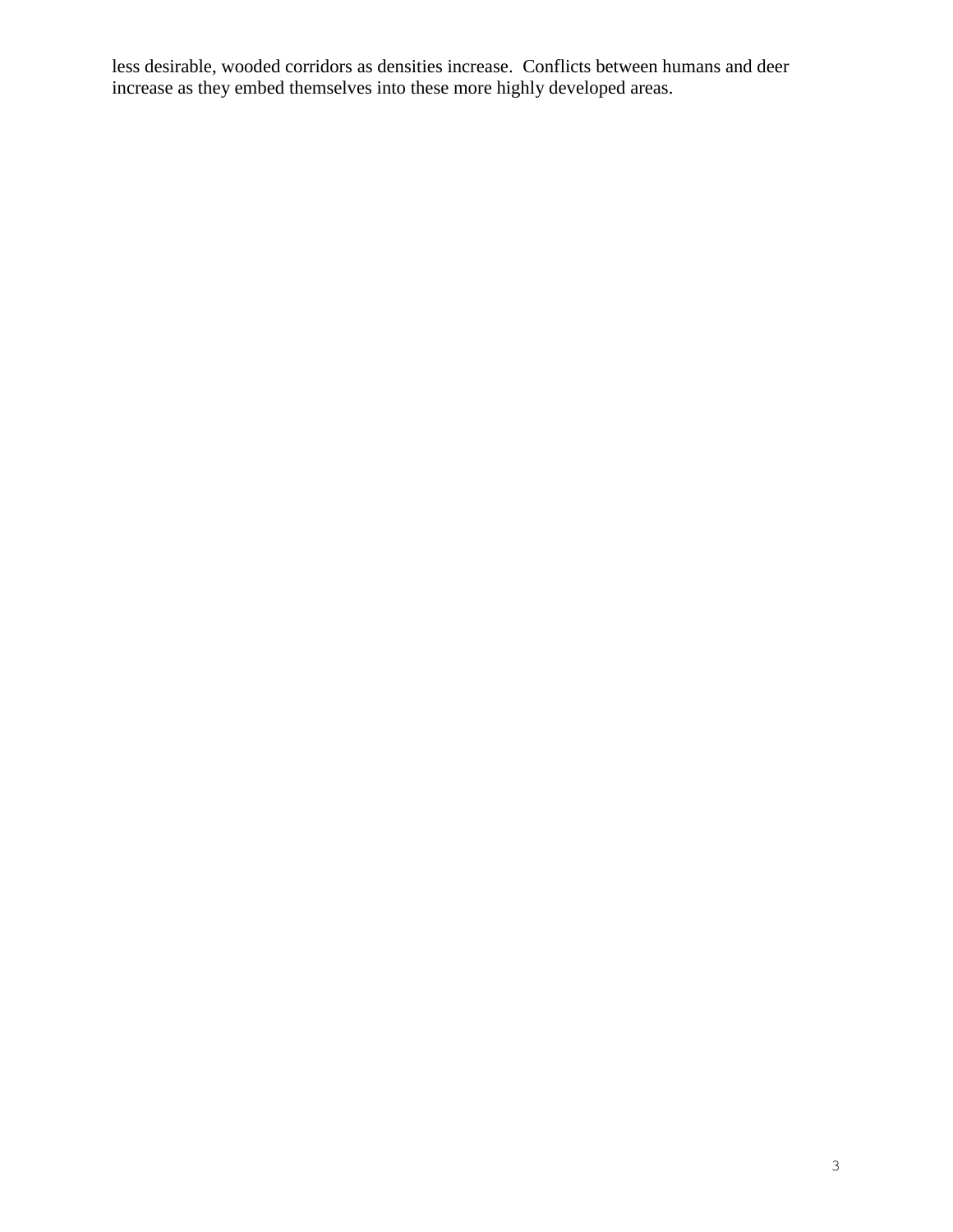

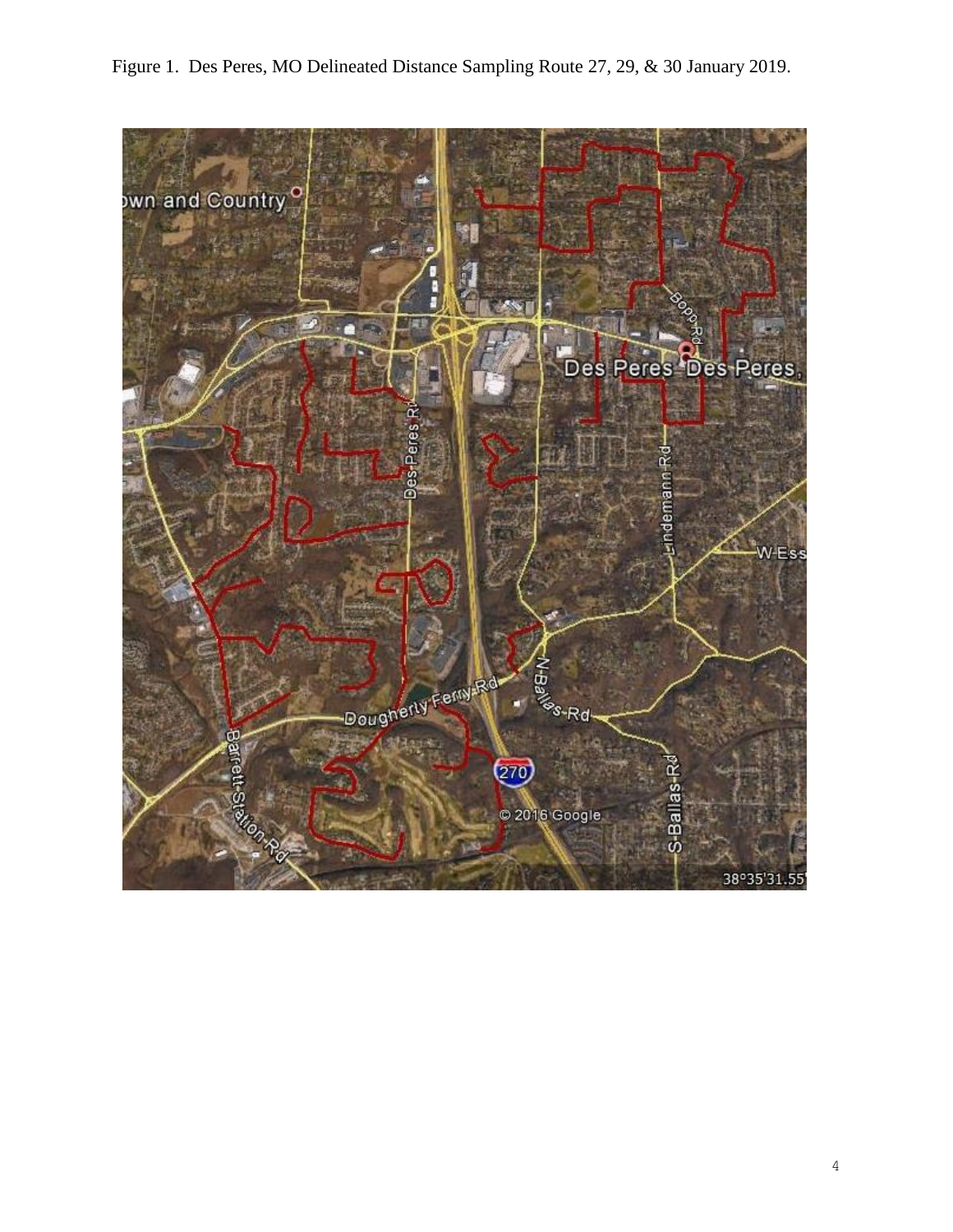**Des** 100 Dougherty Fermark &s-Rd- $(270)$ @2016 Google

Figure 2. Des Peres, MO Area of Deer Observations, Distance Sampling 27, 29 & 30 January 2019.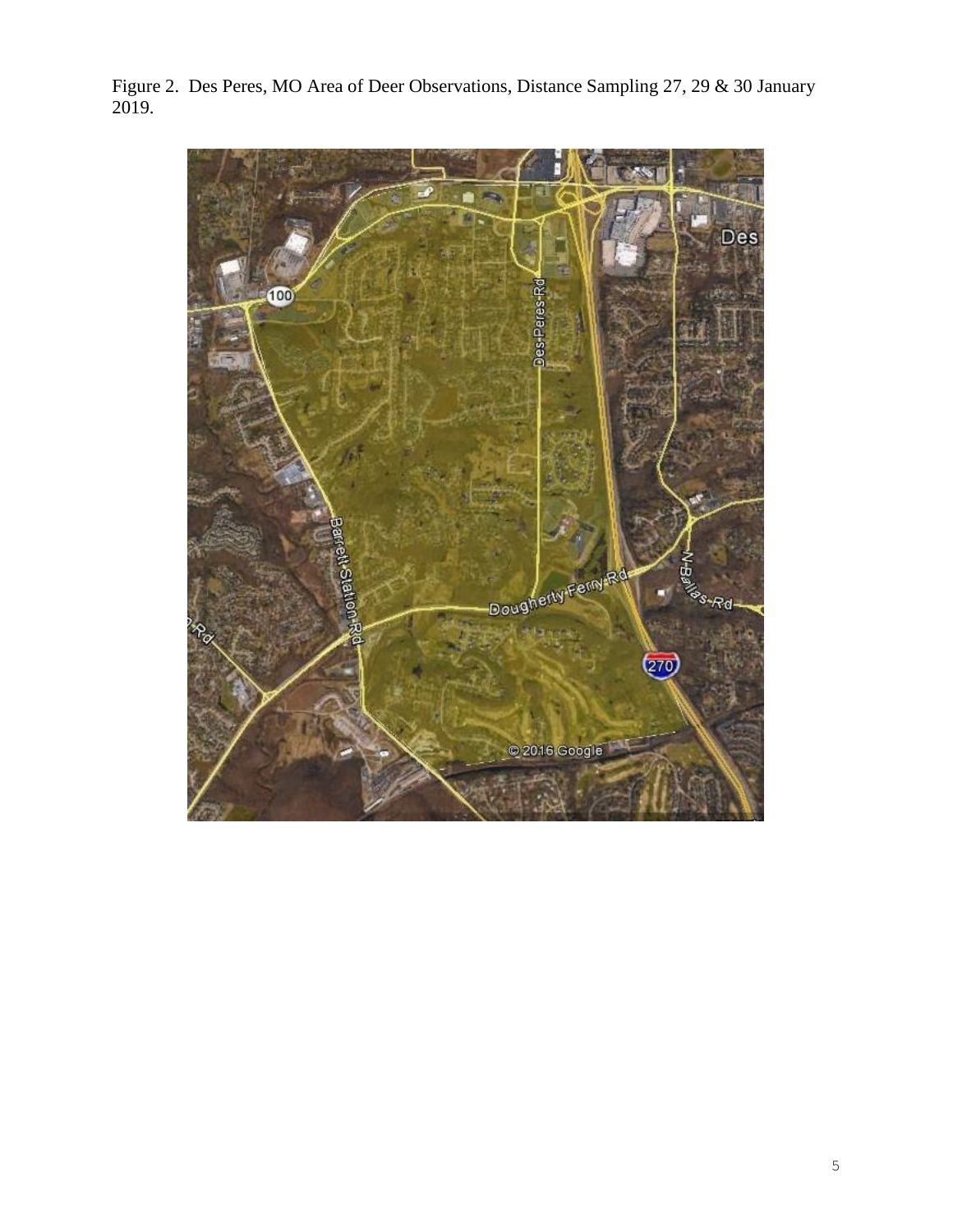Figure 3. Deer Observation Distribution 24 January 2020 Des Peres, MO.

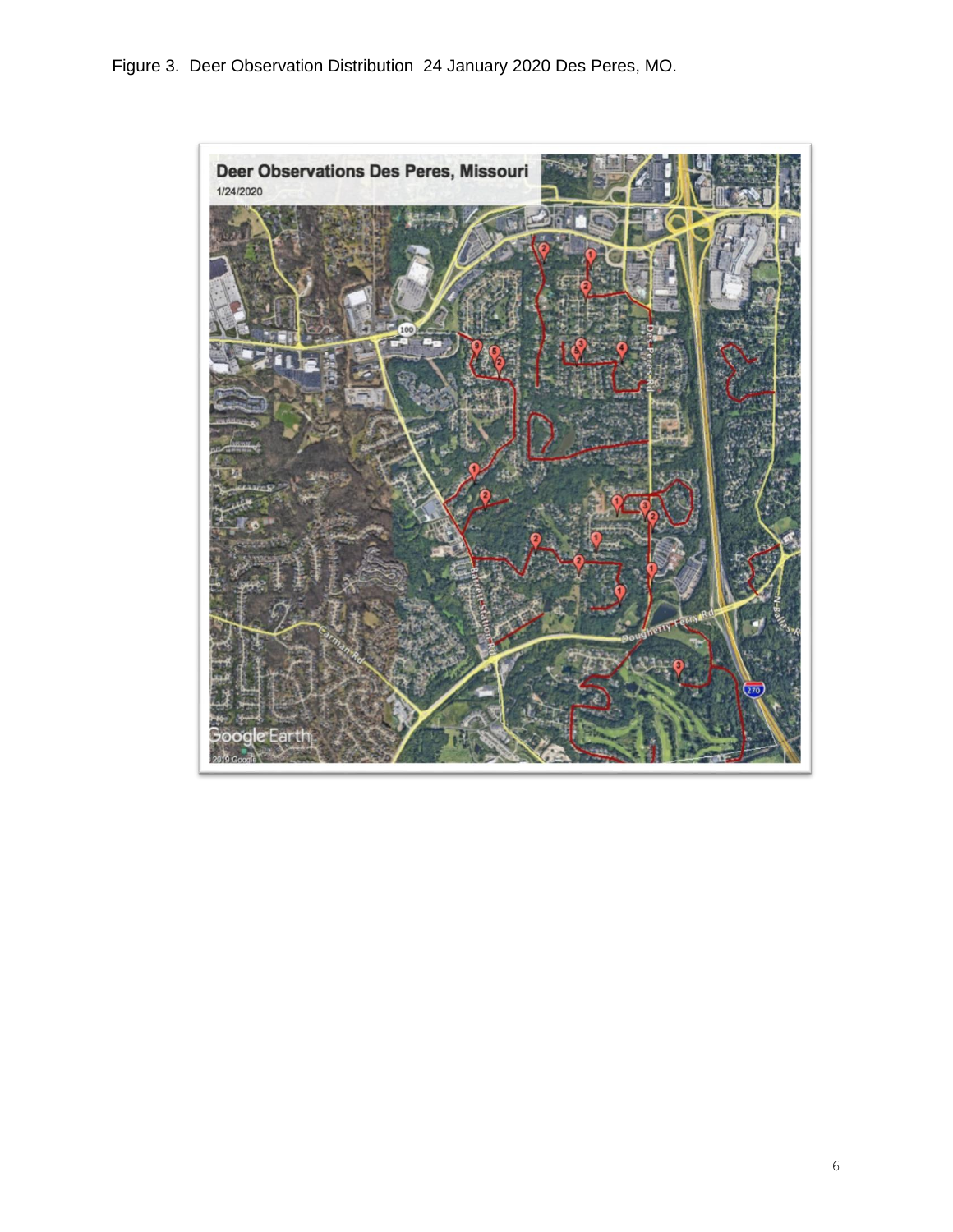

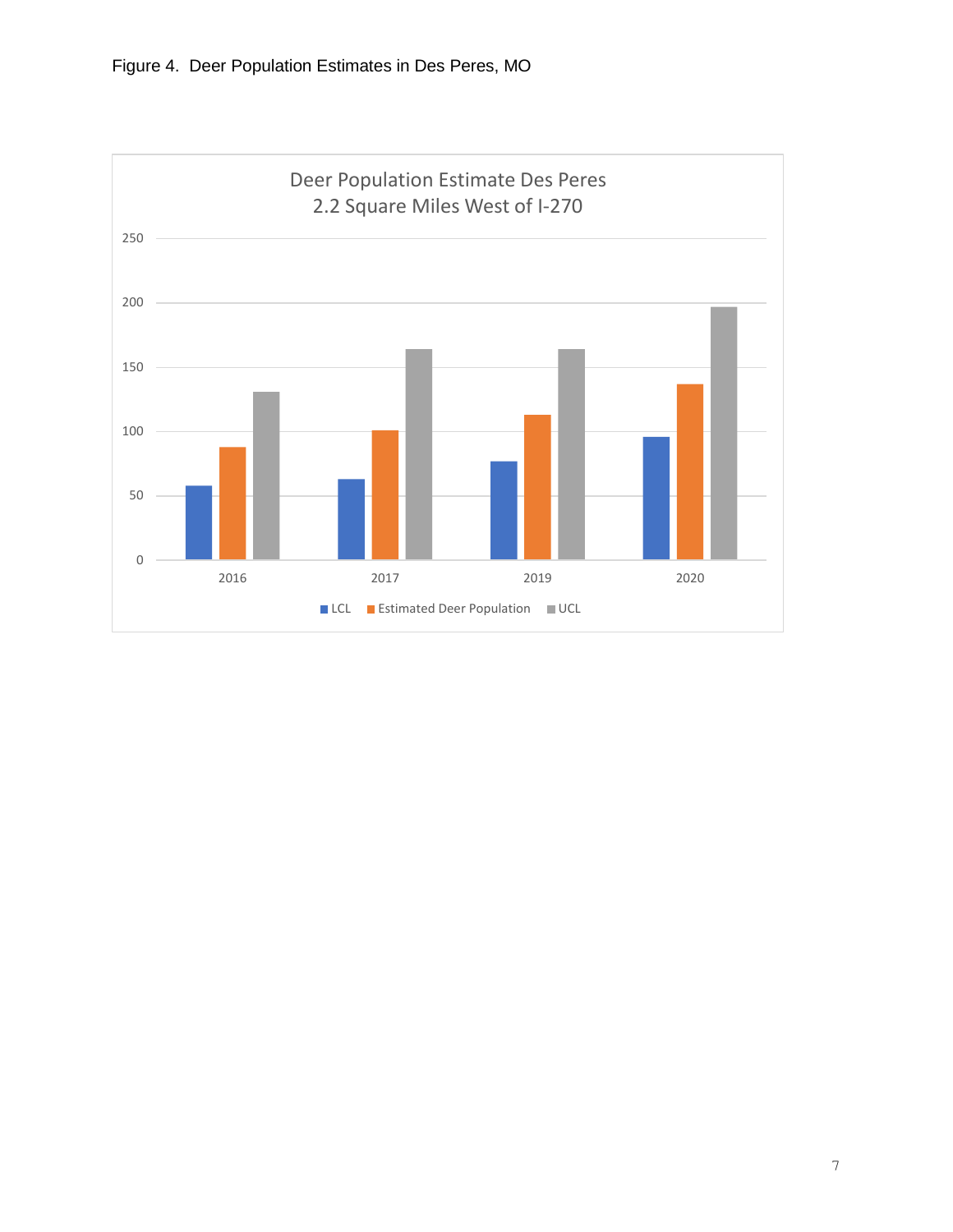# Appendix A. Deer Observation Forms

| Project: Des Peres | Date: 1/24/19 |
|--------------------|---------------|
|                    |               |

**Time conducted:** 22:00 **Transect Length:** 9.1

| # of           | A-Female/Fawn/YM/A-Male | Perpendicular  | <b>Location</b>            |
|----------------|-------------------------|----------------|----------------------------|
| deer/group     |                         | distance (yd)  |                            |
| 3              | 2 AM/1 F                | 52             | 4 Shari                    |
| 1              | 1F                      | 25             | Des Peres/Hunter Creek     |
| 2              | 1AF/1F                  | 17             | Des Peres/Westledge        |
| 3              | 1AF/2F                  | 79             | Des Peres/Westledge        |
| 1              | 1YM                     | 68             | Brighton Heights/Westledge |
| 4              | 2AF/2F                  | 5              | White Rock/4 Winds Farm    |
| 5              | 2AF/3F                  | 24             | 4 Winds Farm/Plymouth Rock |
| 3              | 1AF/2F                  | 5              | 4 Winds Farm/Plymouth Rock |
| 2              | 1AF/1F                  | 28             | Sarala/Grandview           |
| 1              | <b>UNK</b>              | 21             | Des Peres Woods Dr/Sarala  |
| 2              | 1AF/1F                  | 22             | 22 Topping                 |
| 9              | 3AF/6F                  | 38             | 2232 Centeroyal            |
| 5              | 2AM/3YM                 | 44             | Centeroyal/Viewroyal       |
| 2              | 1AF/1F                  | $\overline{2}$ | 13234 Centeroyal           |
| 1              | <b>UNK</b>              | 32             | 2430 Centeroyal            |
| $\overline{2}$ | 1AF/1F                  | 5              | 3 Barrett Woods            |
| 2              | 2F                      | 5              | 13028 HunterCreek Rd       |
| $\overline{2}$ | 1AF/1F                  | 106            | WindingTrail/Huntercreek   |
| 1              | 1AM                     | 69             | 12915 Hunter Ridge         |
| 1              | <b>UNK</b>              | 30             | 12892 White Horse          |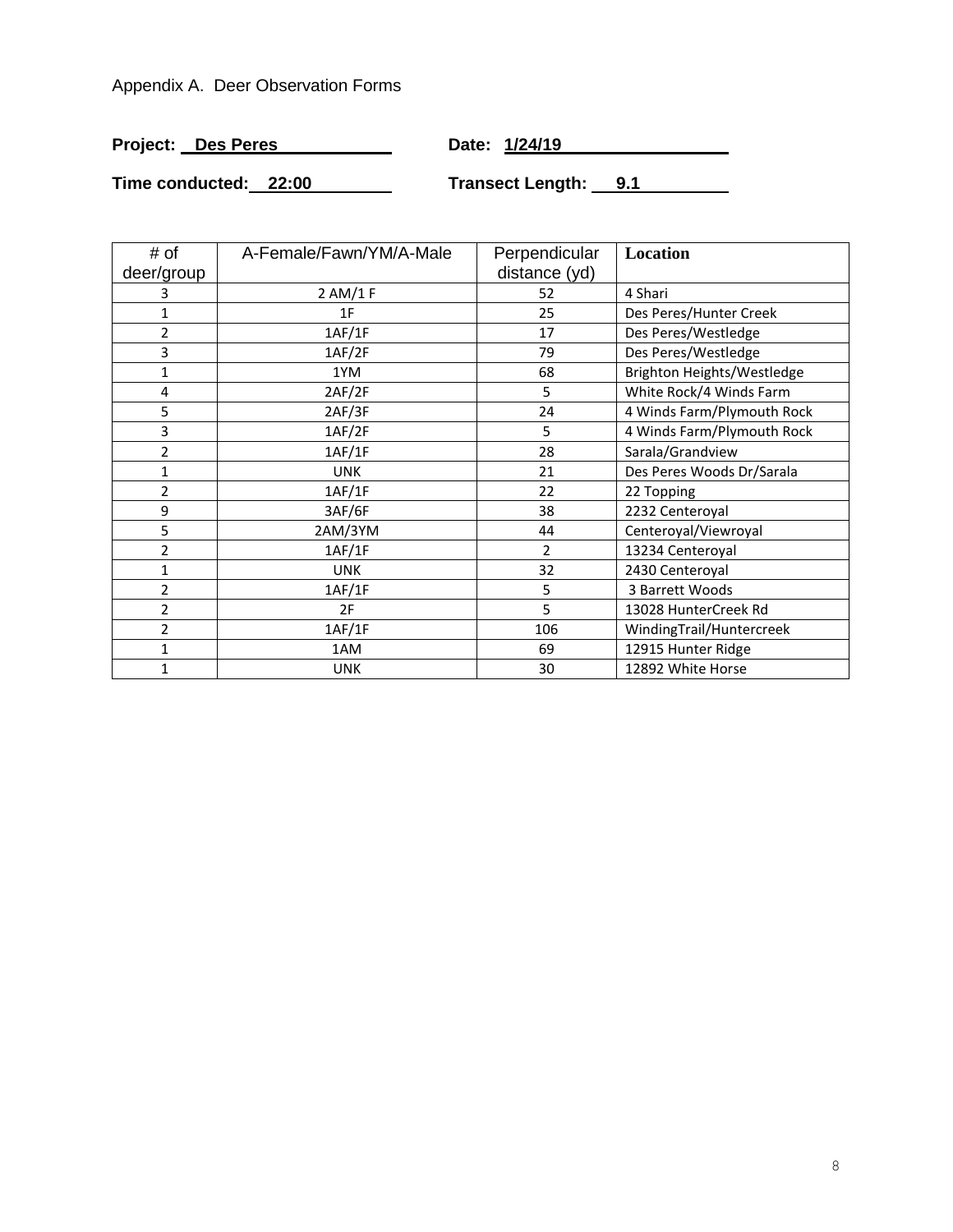**Project:** Des Peres Date: 1/25/20 A

<u> 1988 - Johann Stoff, deutscher Stoff, der Stoff, der Stoff, der Stoff, der Stoff, der Stoff, der Stoff, der S</u>

Time conducted: 22:00 Transect Length: 9.0

| # of           | A-Female/Fawn/YM/A-Male | Perpendicular | Location                           |
|----------------|-------------------------|---------------|------------------------------------|
| deer/group     |                         | distance (yd) |                                    |
| 4              | 2AF/2F                  | 28            | 5 Shari                            |
| 4              | 1AF/2F/1AM              | 42            | 12846 Willow Pond Ct               |
| 3              | 2AF/1F                  | 20            | 12846 Willow Pond Ct               |
| $\overline{2}$ | 2 UNK                   | 63            | Ashdown Forest Ct                  |
| 2              | 1AF/1F                  | 61            | 12843 Beaver Dam                   |
| 3              | 1AF/2F                  | 93            | 12974 Beaver Dam                   |
| 6              | 2AF/4F                  | 52            | 2315 Holley Head                   |
| 3              | 1AF/2F                  | 51            | 67 Minara                          |
| 2              | 2AM                     | 57            | 8 Grandview                        |
|                | 1AF                     | 63            | 13258 Centeroyal                   |
| $\overline{2}$ | 1AF/1F                  | 51            | 13219 Centeroyal                   |
| 2              | 1AF/1F                  | 50            | 2291 Fairoyal                      |
|                | 1F                      | 37            | 2291 Fairoyal                      |
| 3              | 1AF/2F                  | 5             | 2317 Fairoyal                      |
| 3              | 1AF/2F                  | 20            | 12958 Hickory Ridge                |
| 5              | 1AF/4F                  | 53            | <b>Hickory Ridge/Winding Trail</b> |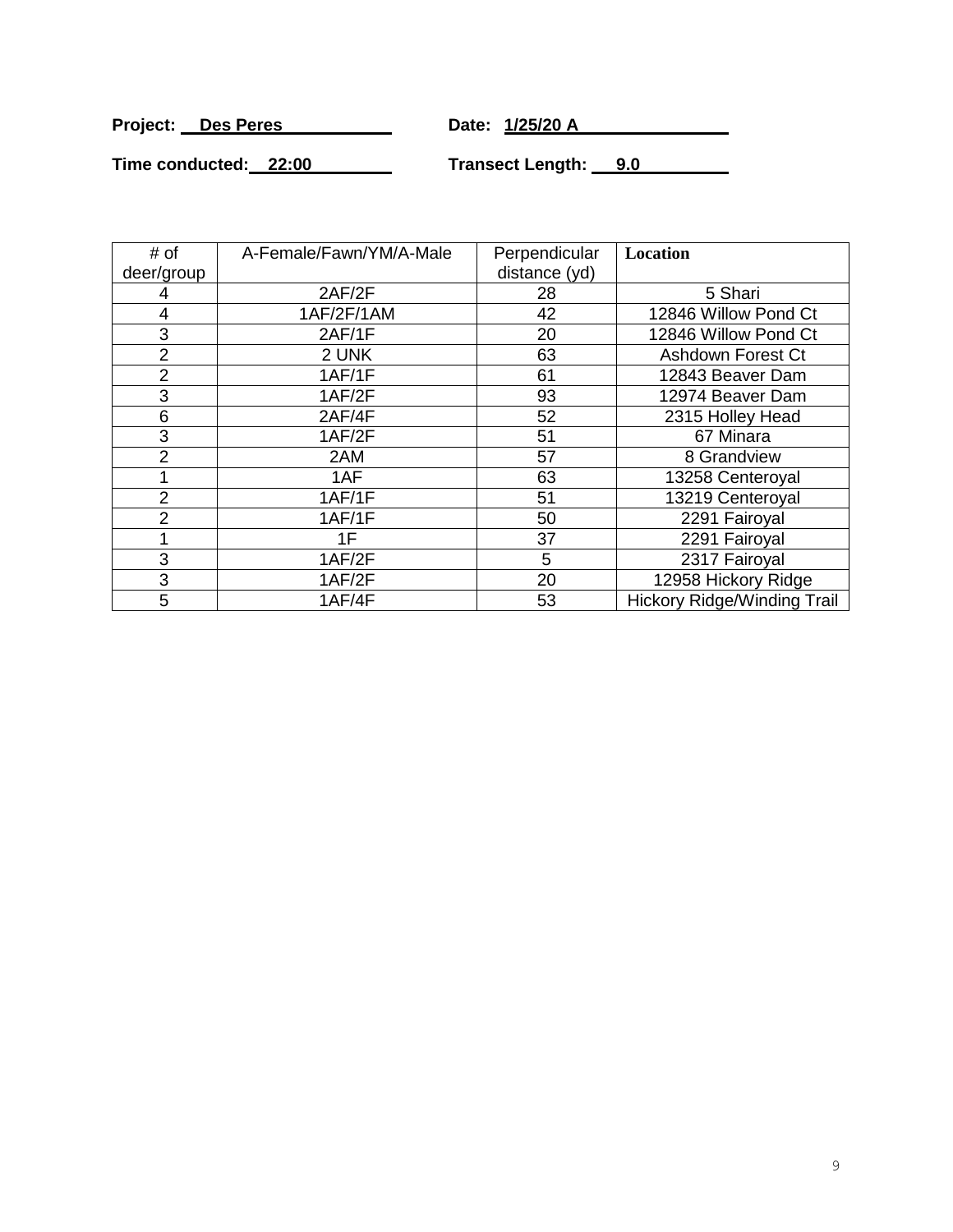**Project:** Des Peres Date: 1/25/20 B

**Time conducted: 00:30 Transect Length: 9.0**

| # of           | A-Female/Fawn/YM/A-Male | Perpendicular  | Location             |
|----------------|-------------------------|----------------|----------------------|
| deer/group     |                         | distance (yd)  |                      |
| 4              | 2AF/2F                  | 31             | 5 Shari              |
|                | 1F                      | 38             | Des Peres/Goodson    |
| 2              | 1AF/1F                  | 50             | 12828 Beaver Dam     |
| 4              | 2AF/2F                  | 3              | 12828 Beaver Dam     |
|                | 1AM                     | 45             | 12843 Beaver Dam     |
| 4              | 2AF/2F                  | 21             | 12816 Bourbon Red    |
|                | 1F                      | 54             | 828 Bourbon Red      |
| 3              | 1AF/2F                  | 38             | 844 4 Winds Farm     |
| $\overline{2}$ | 1AF/1F                  | 48             | Grandview/Oge        |
| 3              | 1AF/2F                  | $\overline{2}$ | 9 Grandview          |
|                | 1AM                     | 51             | 1070 Salara          |
|                | <b>UNK</b>              | 45             | 2203 Centeroyal      |
|                | 1AM                     | 5              | 2223 Centeroyal      |
| 5              | 2AF/3F                  | 7              | Centeroyal/Viewroyal |
| 3              | 3AM                     | 89             | Centeroyal/Viewroyal |
| $\overline{2}$ | 2AM                     | 47             | 13231 Centeroyal     |
| $\overline{4}$ | 2AF/2F                  | 3              | 13231 Centeroyal     |
| 4              | 2AF/2F                  | 42             | 13231 Centeroyal     |
| 3              | 3 UNK                   | 141            | Kenroyal/Fairoyal    |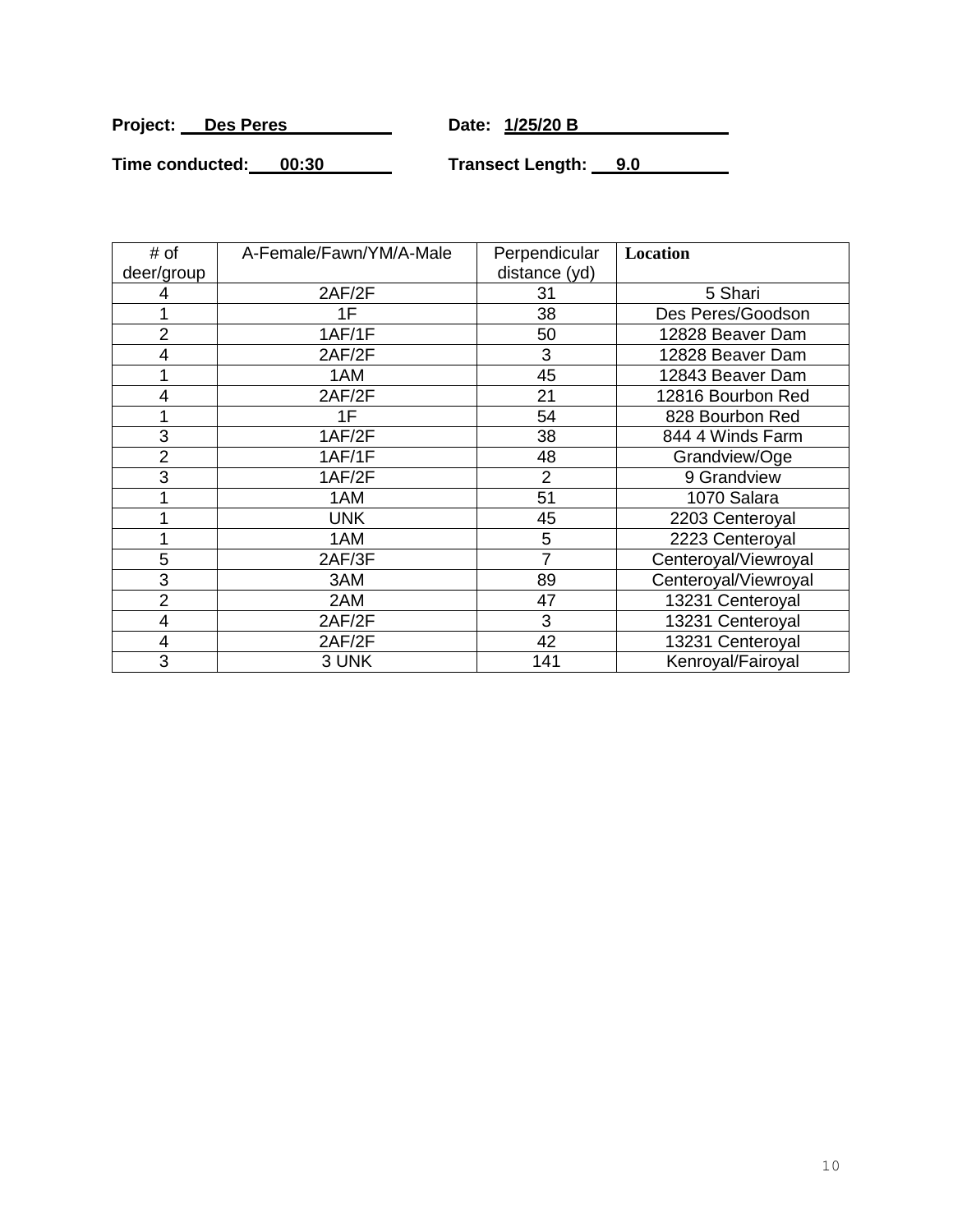**Project:** Des Peres Date: 1/26/20 A

**Time conducted: 22:00 Transect Length: 9.0**

| # of<br>deer/group | A-Female/Fawn/YM/A-Male | Perpendicular<br>distance (yd) | Location                 |
|--------------------|-------------------------|--------------------------------|--------------------------|
|                    | 1F                      | 47                             | 5 Shari                  |
|                    | 1YM                     | 33                             | 12861 Goodson            |
| 5                  | 2AF/3F                  | 42                             | Holley Head Dr/Ct        |
| 5                  | 2AF/3F                  | 55                             | 12825 Bourbon Red        |
|                    | 1AM                     | 50                             | 844 4 Winds Farm         |
|                    | 1F                      | 23                             | 861 Minarca              |
| $\overline{2}$     | 1AF/1F                  | 102                            | Grandview/Salara         |
| 2                  | 2AF                     | 88                             | 20 Topping               |
| 2                  | 1AF/1F                  | 11                             | 26 Topping               |
| 2                  | 2YM                     | 70                             | 40 Topping               |
| 2                  | 2UNK                    | 54                             | 13231 Centeroyal         |
|                    | 1AF                     | 69                             | 2269 Fairoyal            |
|                    | 1F                      | 43                             | 2291 Fairoyal            |
| 4                  | 1AF/3F                  | 50                             | 12915 Hunter Creek Ridge |